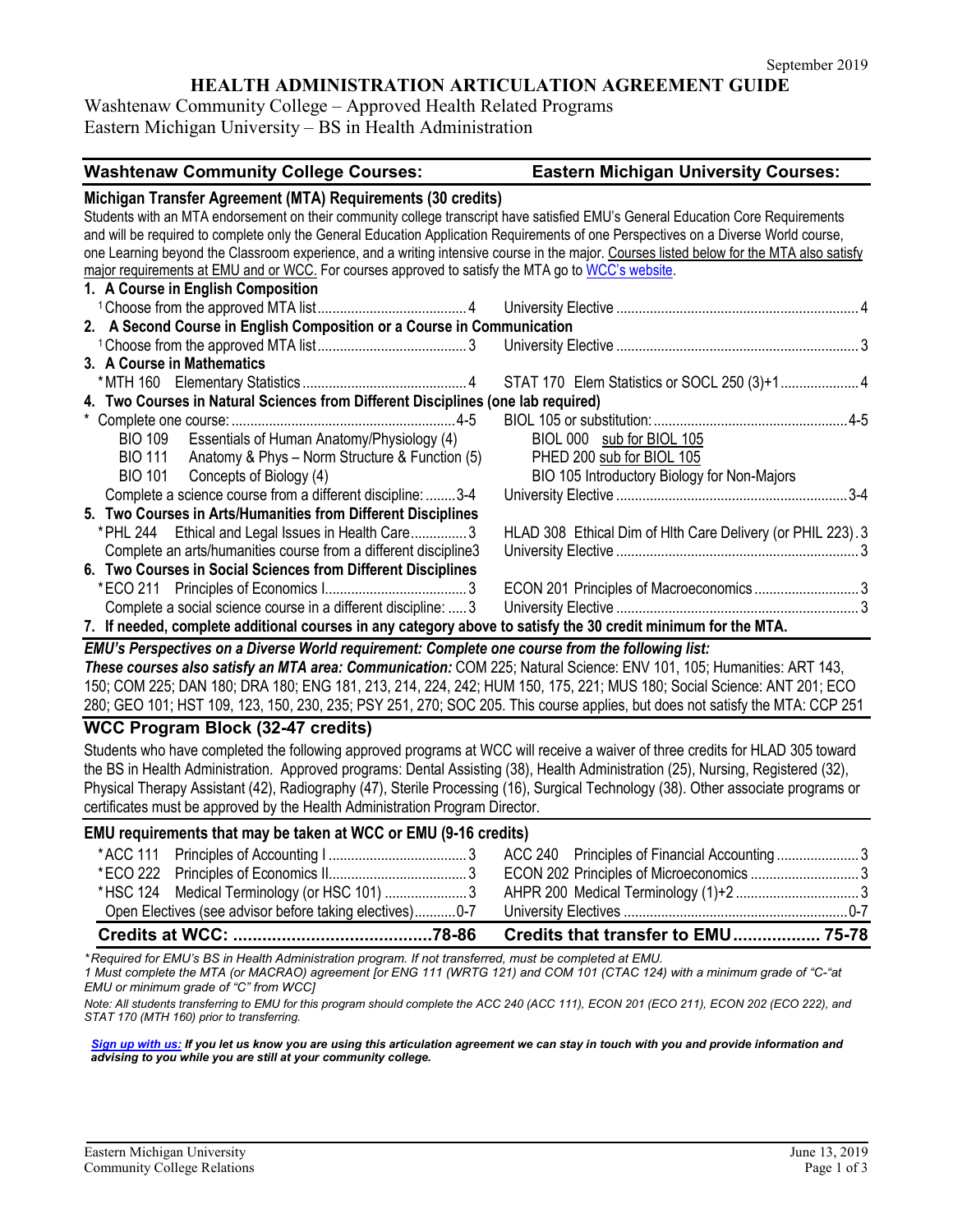# **HEALTH ADMINISTRATION ARTICULATION AGREEMENT GUIDE**

Washtenaw Community College – Approved Health Related Programs Eastern Michigan University – BS in Health Administration

## **Completion of the BS in Health Administration at EMU**

Students are admitted to EMU as Health Administration "intent" and must submit a supplemental application for admission to the program after completion of the foundational requirements of Macro- and Microeconomics, Statistics, and Principles of Accounting. The College of Health and Human Services (CHHS) advising center will assist students in course planning and the supplemental application process.

#### **Program Admission Requirements:**

- 1. Completed a minimum of 45 hours of undergraduate coursework at an accredited institution of higher learning with a minimum cumulative grade point average of 2.5.
- 2. Completed the MTA or MACRAO agreement (or WRTG 121 and CTAC 124 with a minimum grade of "C-"at EMU).

#### **Major Requirements (46-49 credits)**

#### **Health Administration Requirements (46-49 credits)**

| 1 HLAD 305          | The U.S. Health Care System0-3                        |  |
|---------------------|-------------------------------------------------------|--|
| HLAD 307W           | Comm Effectiveness in Health Admin3                   |  |
| HLAD 310            | Administration of Health Care Orgs  3                 |  |
| HLAD 311            | Management of Health Services3                        |  |
| HLAD 312            | Health Personnel Mgmt & Dev (or MGMT 384)3            |  |
| HLAD 315            | Data Analysis for the Health Science3                 |  |
| HLAD 416            |                                                       |  |
| HLAD 418            | Principles of Healthcare Finance 3                    |  |
| HLAD 419            | Legal & Regulatory Issues in HC 4                     |  |
| HLAD 420            | Health Insurance & Reimbursement3                     |  |
| HLAD <sub>425</sub> | Decision Making for Health Administrators 3           |  |
| <b>HLAD 488L4</b>   |                                                       |  |
| <b>ECON 436</b>     |                                                       |  |
|                     | Restricted HLAD Electives (two courses from below)  6 |  |
| <b>HLAD 250</b>     | Intro to Public Health (3)                            |  |
| HLAD 313            | Health Care Quality (3)                               |  |
| HLAD 323            | Introduction to Epidemiology (3)                      |  |
| HLAD 401            | Legal Issues in Health Care (3)                       |  |
| HLAD 402            | Health Policy (3)                                     |  |
| HLAD 476            | Intro to Healthcare Informatics (3)                   |  |
|                     |                                                       |  |
|                     |                                                       |  |

#### **Sample Sequence for Completing the BS in Health Administration**

#### **First Semester**

#### **Second Semester**

| HLAD 315 W, S; pre-req: HLAD 305, 307W, approved |  |
|--------------------------------------------------|--|
|                                                  |  |
|                                                  |  |

#### **Third Semester**

| HLAD 418 F, pre-req: HLAD 310 and ACC 2403 |  |
|--------------------------------------------|--|

#### **Fourth Semester**

*<sup>1</sup> HLAD 305 will be waived if a student completes an Approved Health Related program.*